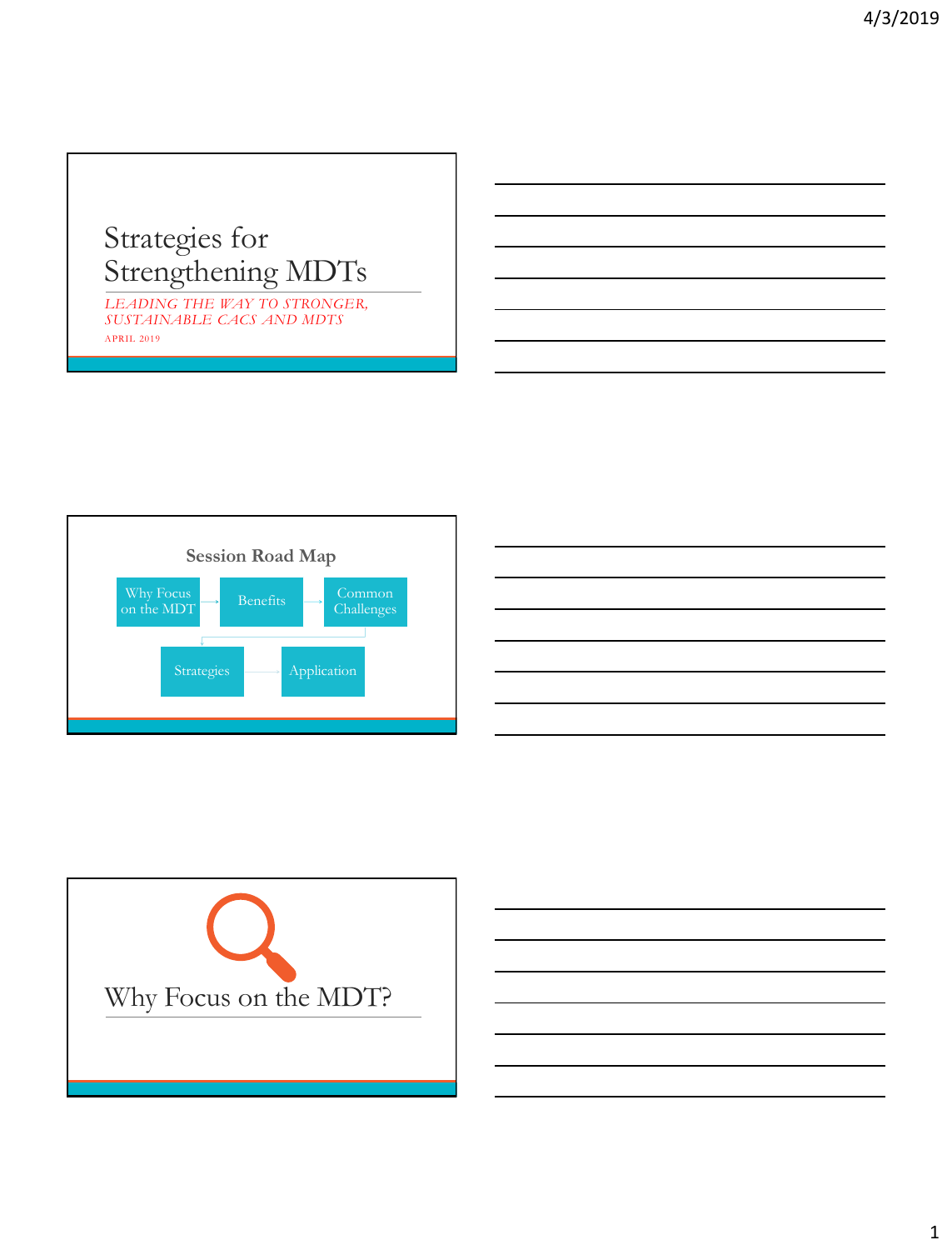

IT IS THE FOUNDATION OF THE CHILDREN'S ADVOCACY CENTERS MODEL

## The CAC Model

...was created to provide a coordinated<br>approach of highly skilled individuals from<br>various disciplines to ensure cases were being<br>throroughly investigated in a timely manner,<br>mistakes were lessened, and children were not<br>

Most of the first CACs were the result of child fatalities that resulted from system failures that happened because every was "staying in their own lane"

Working collaboratively, across disciplines, is what was DIFFERENT with the development of the CAC/MDT model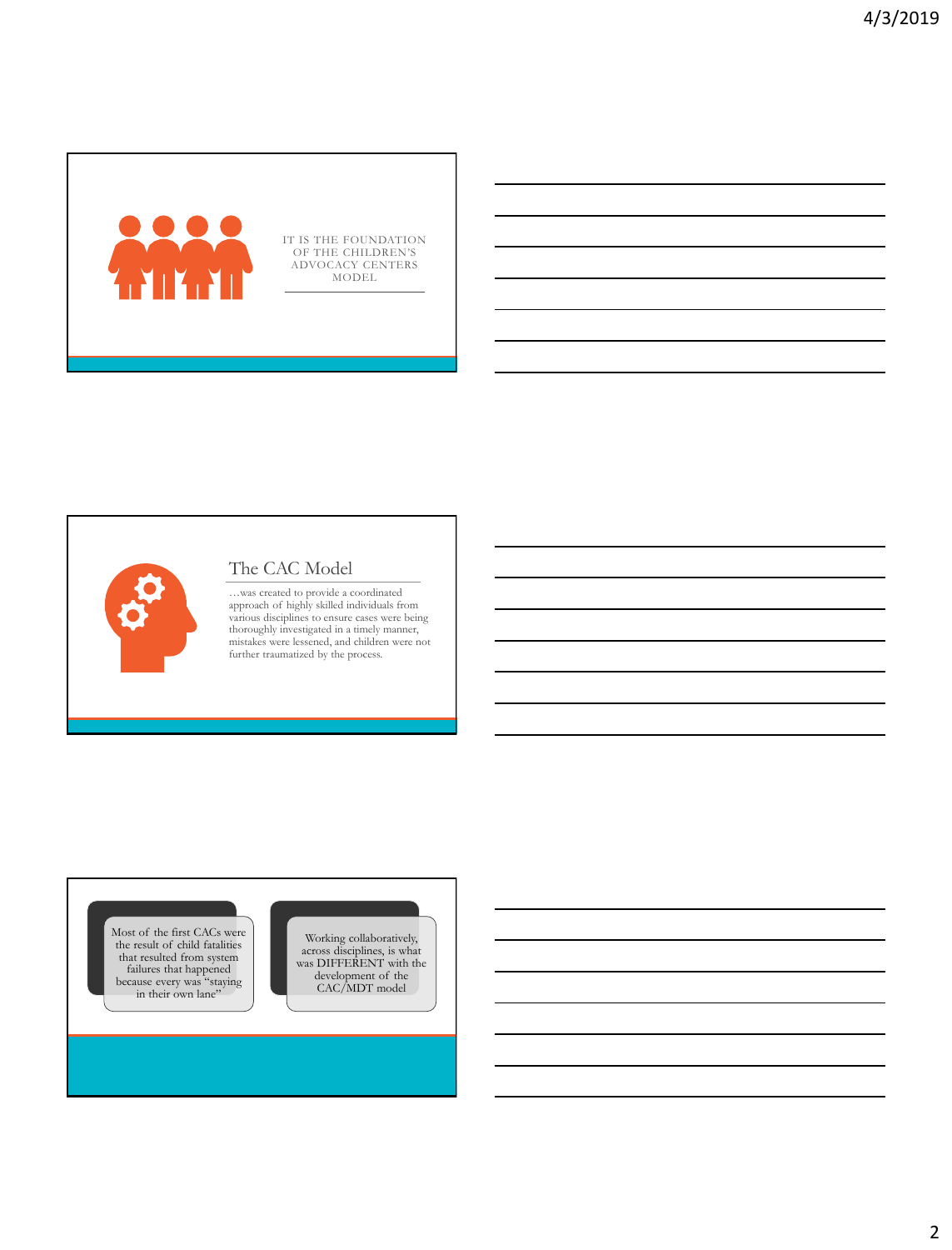Two Primary Goals of CAC/MDT Model

Minimize re-victimization of children

*BOTH* the criminal and child protection systems through shared fact finding and strong case



The various disciplines coming together - were able to collectively identify the gaps and the hurdles that were getting in the way of better outcomes for kids and for cases.

CAC SERVICES, CORE **COMPONENTS** Coordination of Joint Investigations Specialized Medical Evaluations Family Support and Advocacy MDT Case Review Meetings

3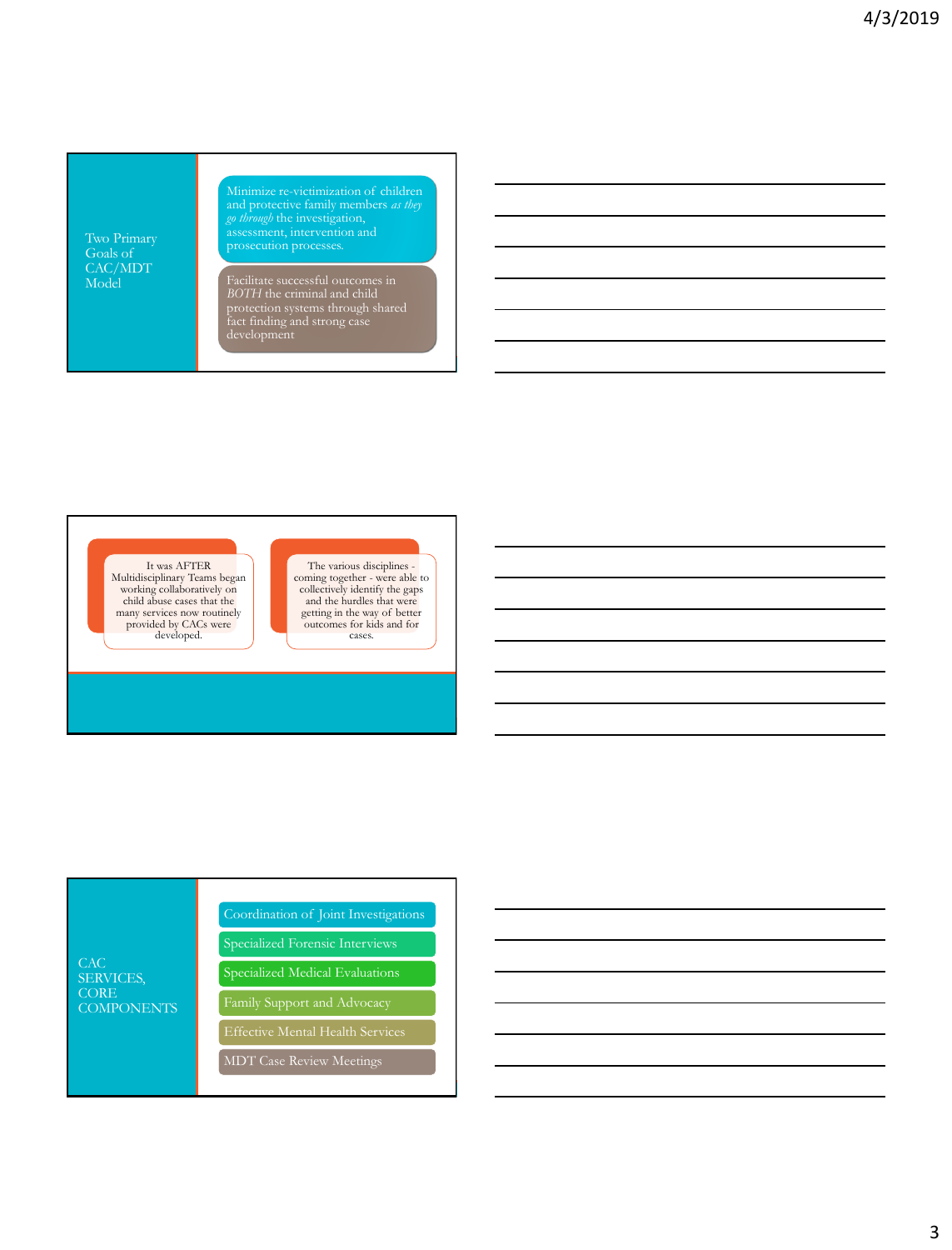

|                                                                                                                      | $\overline{\phantom{a}}$ |
|----------------------------------------------------------------------------------------------------------------------|--------------------------|
|                                                                                                                      |                          |
|                                                                                                                      |                          |
|                                                                                                                      |                          |
|                                                                                                                      |                          |
|                                                                                                                      | ____                     |
|                                                                                                                      |                          |
|                                                                                                                      |                          |
|                                                                                                                      |                          |
|                                                                                                                      |                          |
| <u> Andreas Andrews Andrews Andrews Andrews Andrews Andrews Andrews Andrews Andrews Andrews Andrews Andrews Andr</u> | ________                 |
|                                                                                                                      |                          |
|                                                                                                                      |                          |
|                                                                                                                      |                          |
|                                                                                                                      |                          |
|                                                                                                                      |                          |
|                                                                                                                      |                          |
|                                                                                                                      |                          |
|                                                                                                                      |                          |
| and the control of the control of the control of the control of the control of the control of the control of the     |                          |
|                                                                                                                      |                          |
|                                                                                                                      |                          |
|                                                                                                                      |                          |
|                                                                                                                      |                          |
|                                                                                                                      |                          |
|                                                                                                                      |                          |
|                                                                                                                      |                          |
|                                                                                                                      |                          |
|                                                                                                                      |                          |



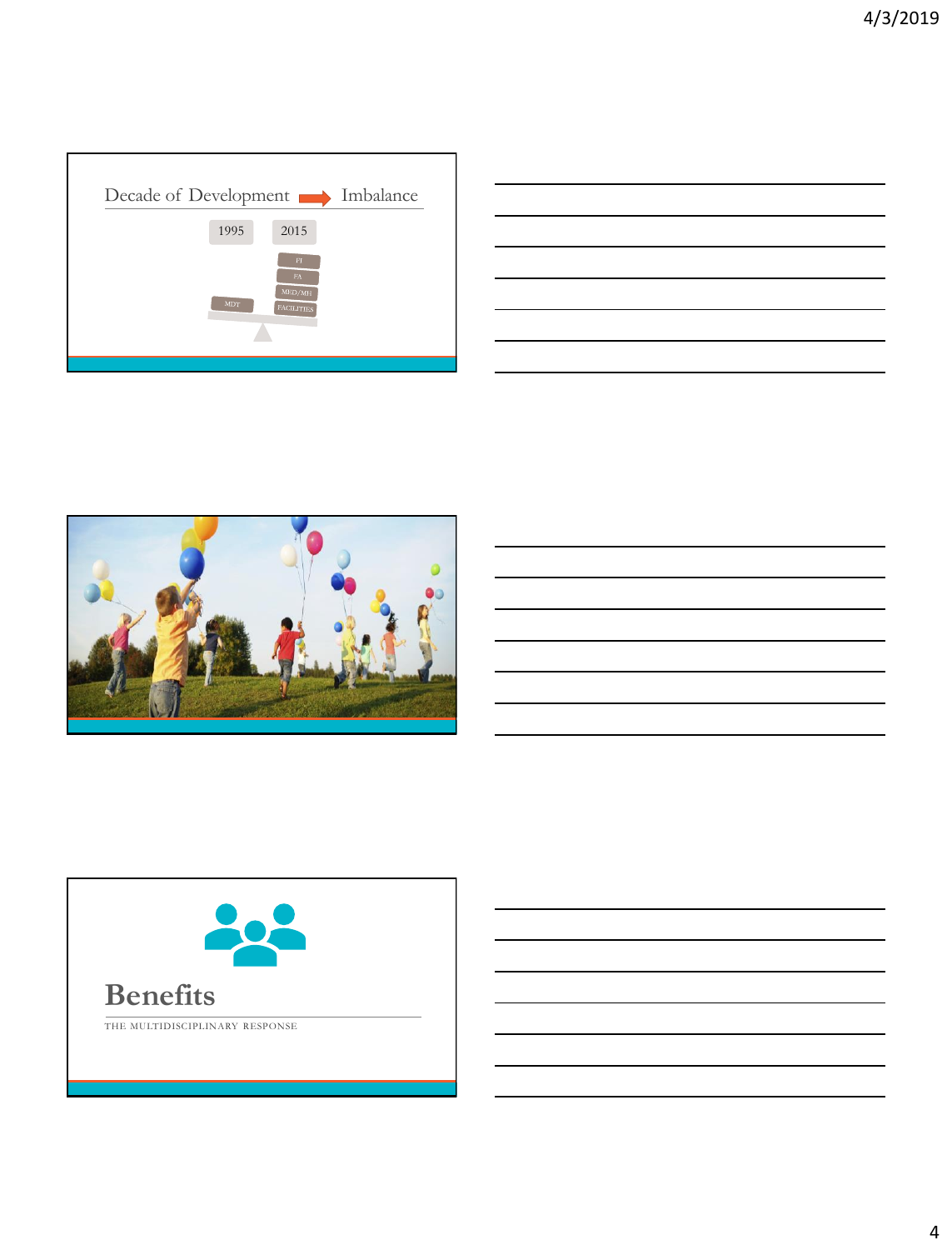



#### **Benefits of Diversity in the MDT Model**

- Each member brings different authority to the Team and can therefore utilize different tactics
	- Result: We are able to collect more and different kind of information and make more things happen

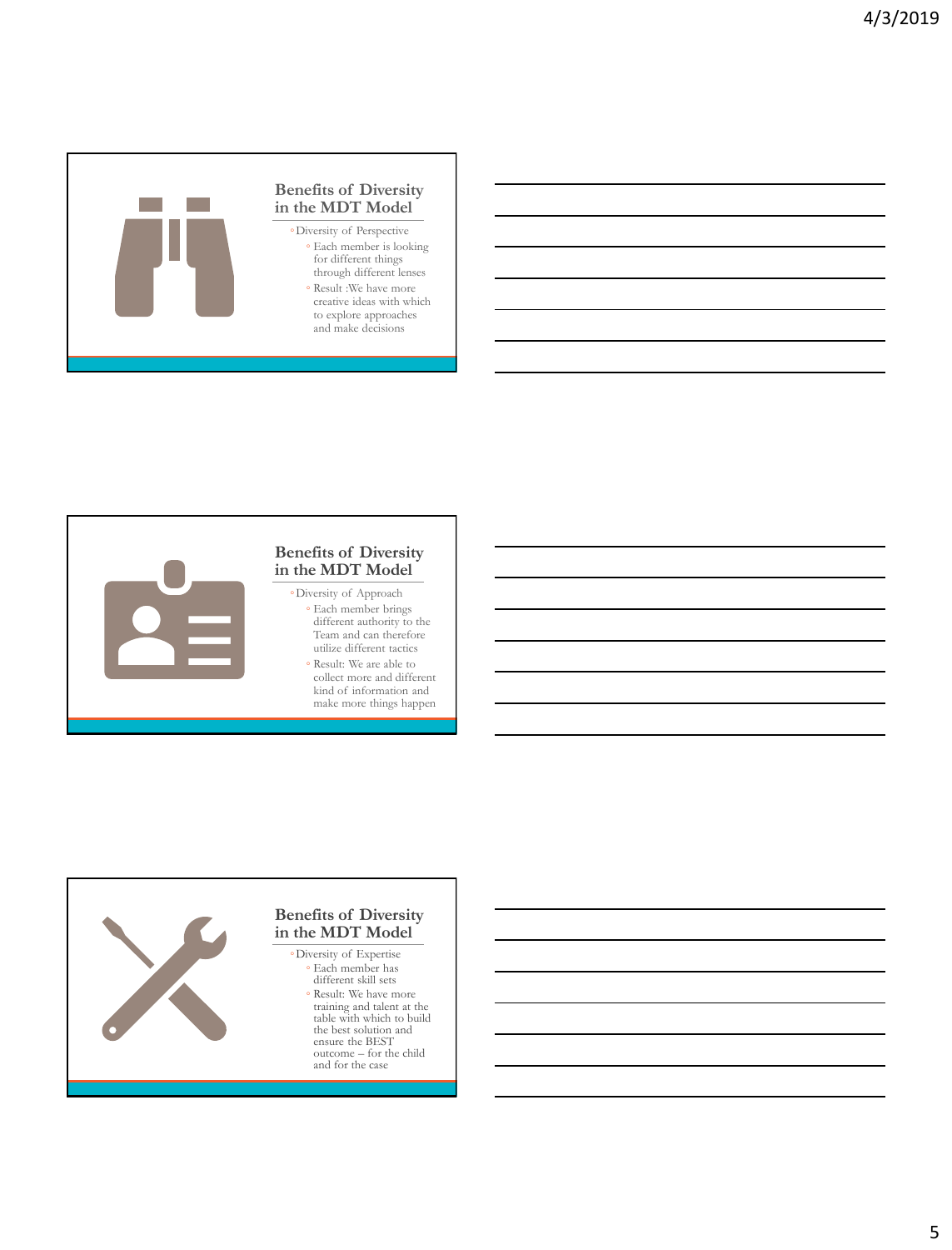





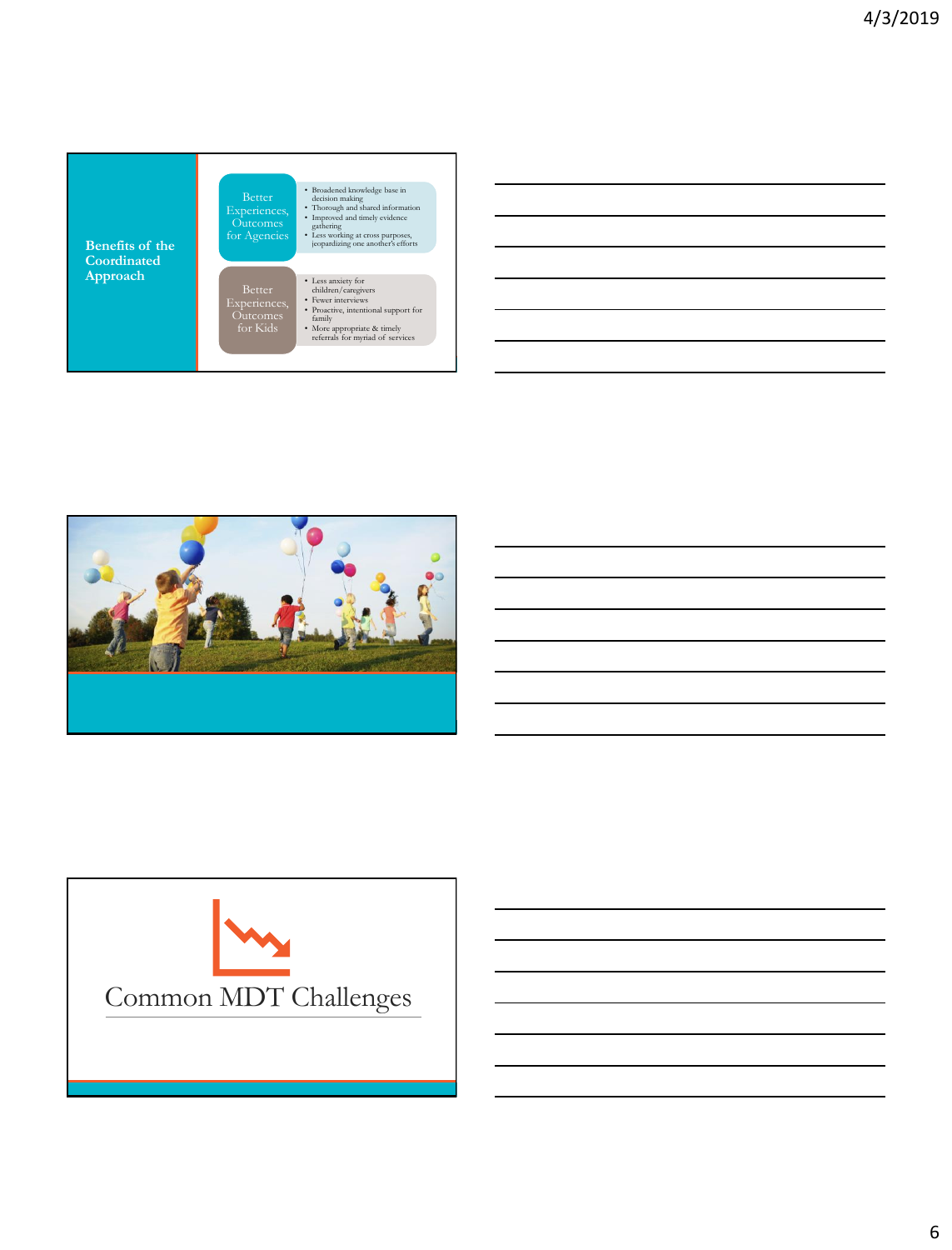









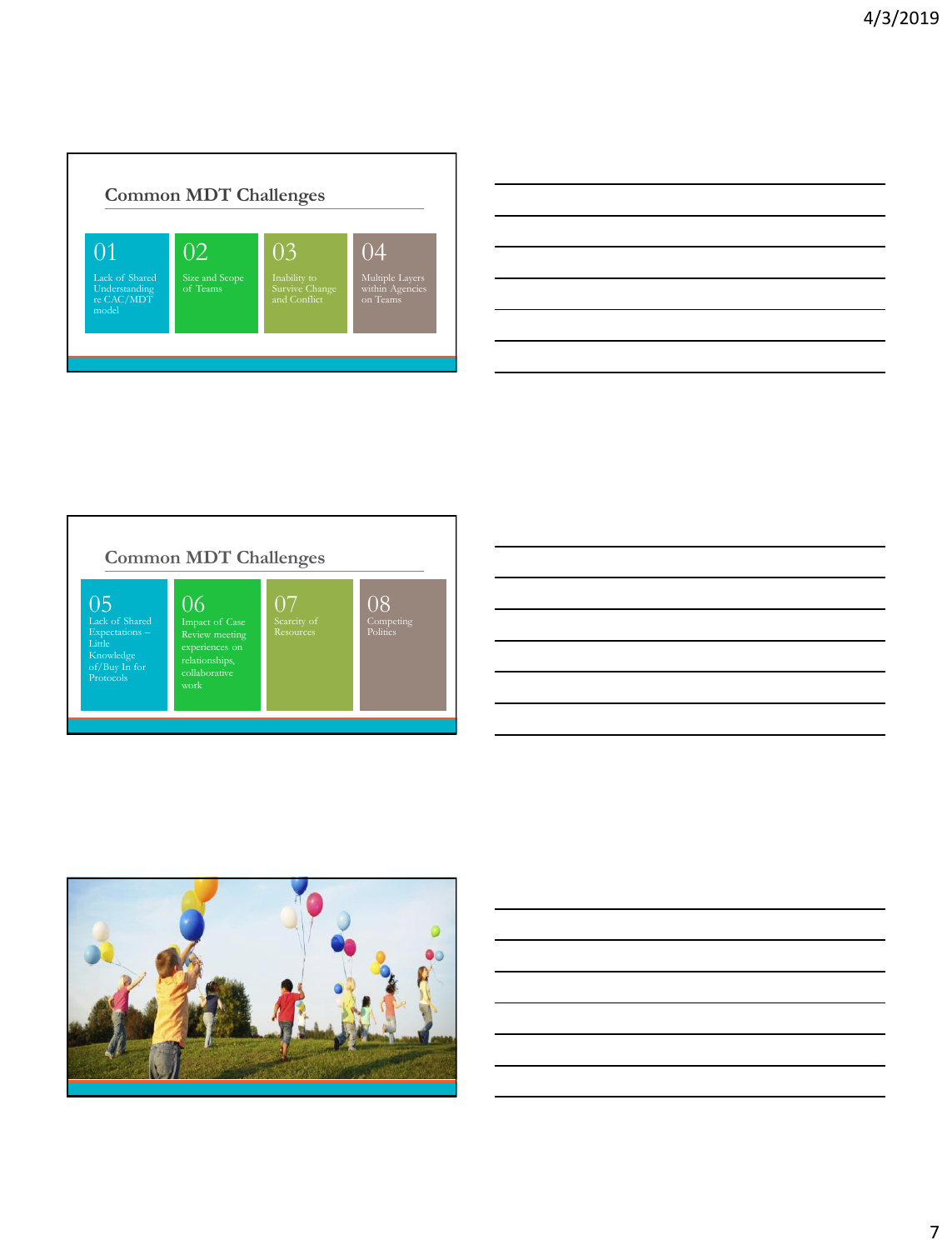

## Strategies

STRATEGIES FOR STRENGTHENING THE MDT



Bring in other voices (not just the ones that sound like yours)

Start by looking within

Pay Attention!!!

Fix the Right Problem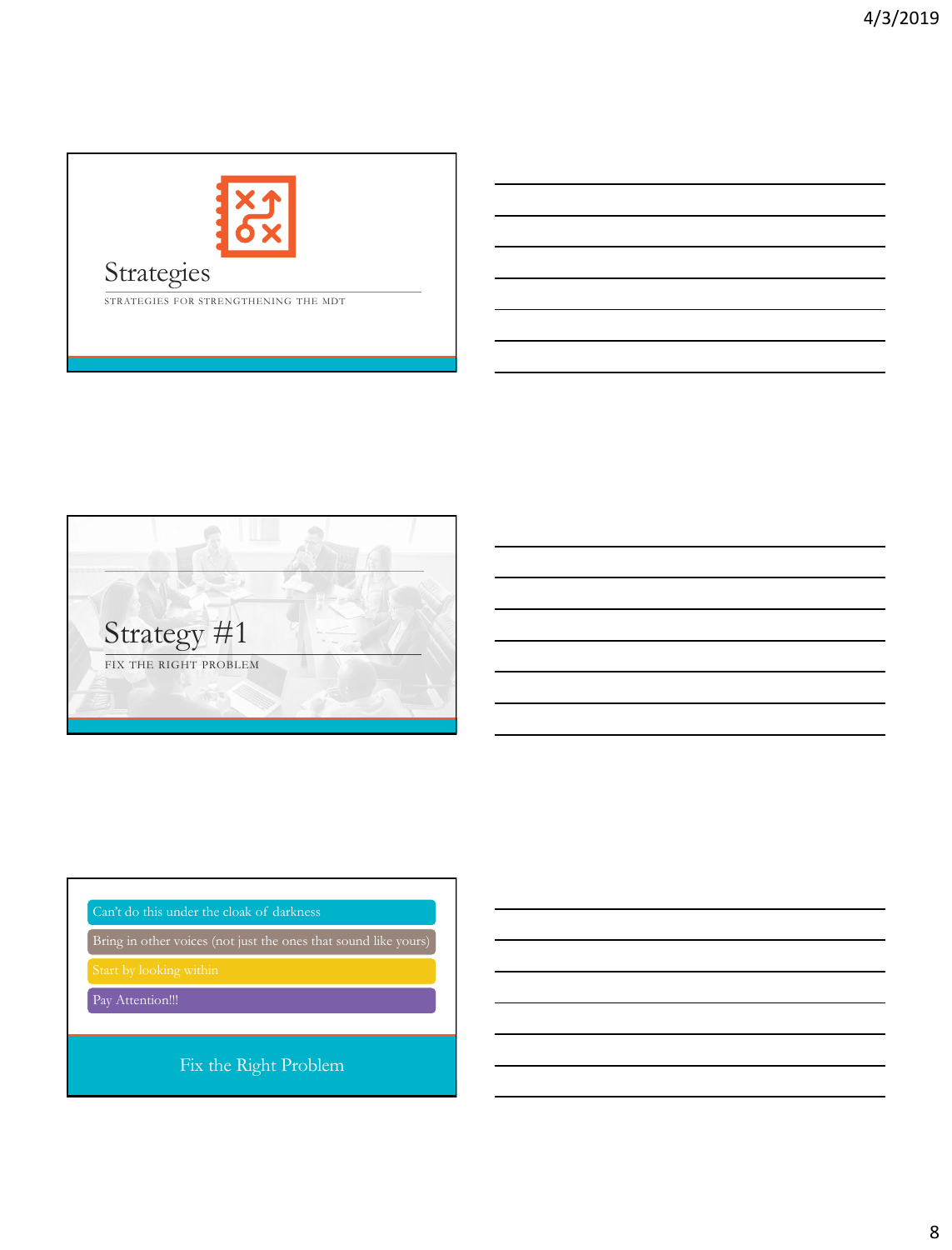

| <u> 1989 - Andrea Santa Andrea Andrea Andrea Andrea Andrea Andrea Andrea Andrea Andrea Andrea Andrea Andrea Andr</u> |  |  |
|----------------------------------------------------------------------------------------------------------------------|--|--|
|                                                                                                                      |  |  |
| <u> 1989 - Johann Stoff, amerikansk politiker (d. 1989)</u>                                                          |  |  |
|                                                                                                                      |  |  |
| <u> 1989 - Johann Stoff, amerikansk politiker (* 1908)</u>                                                           |  |  |
|                                                                                                                      |  |  |



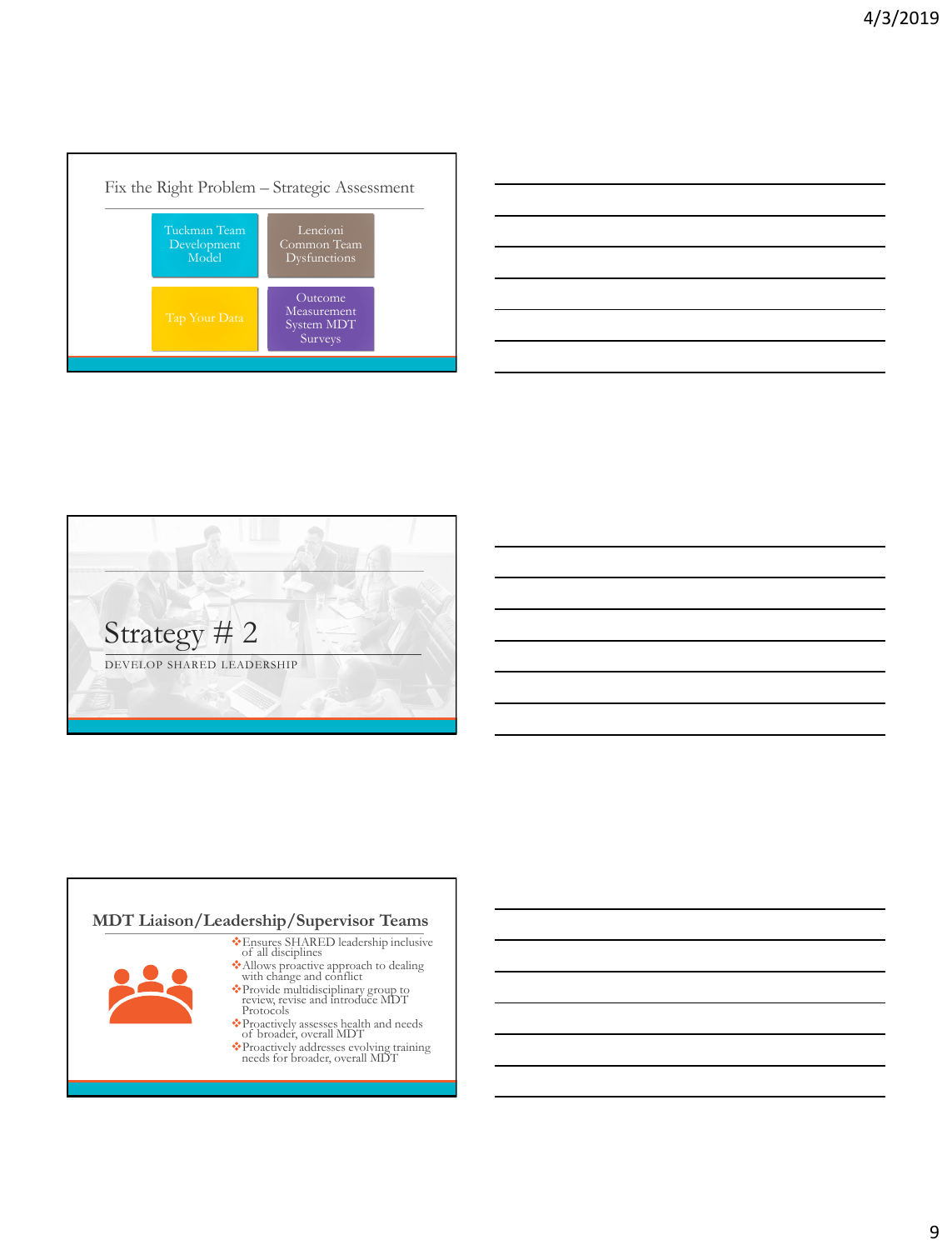



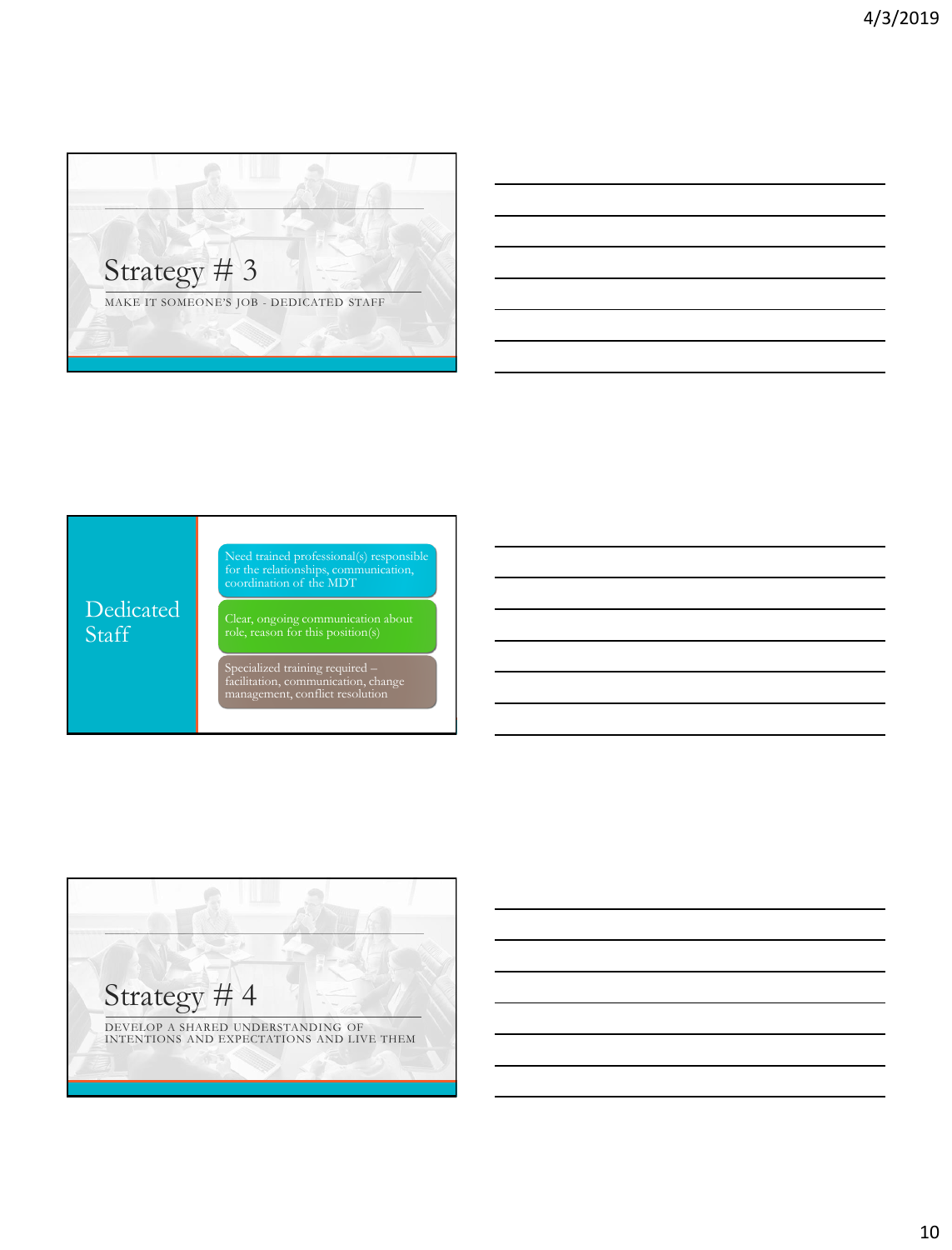



| <b>MDT</b><br>Protocols | •Intended as guideline for shared expectations - What<br>others can expect of me and what I can expect of<br>others on the MDT              |
|-------------------------|---------------------------------------------------------------------------------------------------------------------------------------------|
|                         | . Not including MDT members in the writing and the<br>review/revision of Protocols almost ensures there<br>will not be buy-in from agencies |
|                         | *Focusing more on the signatures rather than the<br>content is most common and most detrimental<br>mistake CACs make                        |
|                         | • Avoid using Protocols as vehicle for DEFENDING<br>CAC/MDT recommended practices                                                           |
|                         | •Consider creating "excerpts" to make information<br>more easily accessible and receivable                                                  |
|                         | *Seriously consider tossing your current Protocols<br>and starting from scratch                                                             |
|                         |                                                                                                                                             |

| Orientation for<br>New MDT<br><b>Members</b> | Timely                                                      |  |
|----------------------------------------------|-------------------------------------------------------------|--|
|                                              | Who is Involved in Delivery                                 |  |
|                                              | Introduce all CAC Components -                              |  |
|                                              | Include WHY Behind All – Focus<br>on Expectations (Two-Way) |  |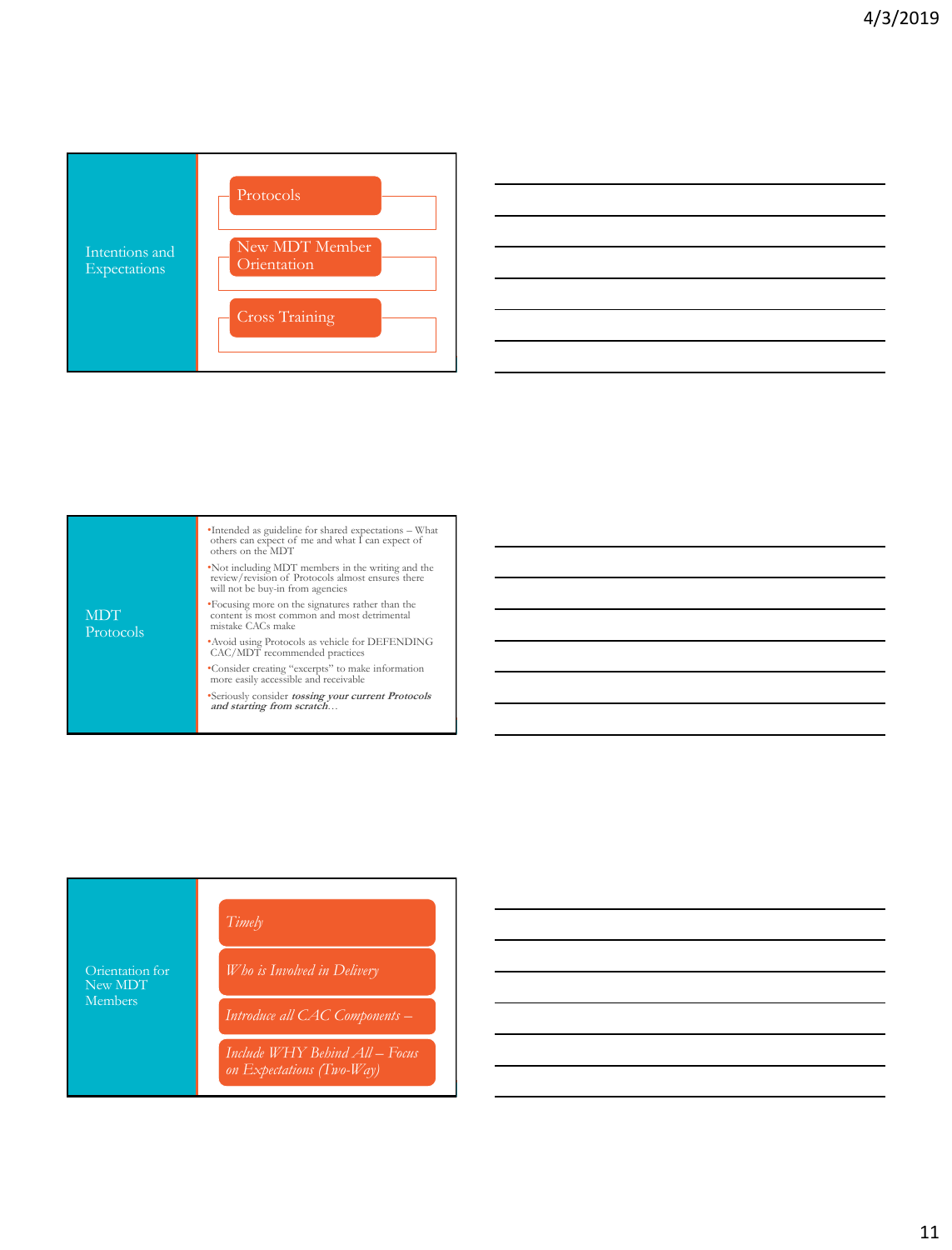





12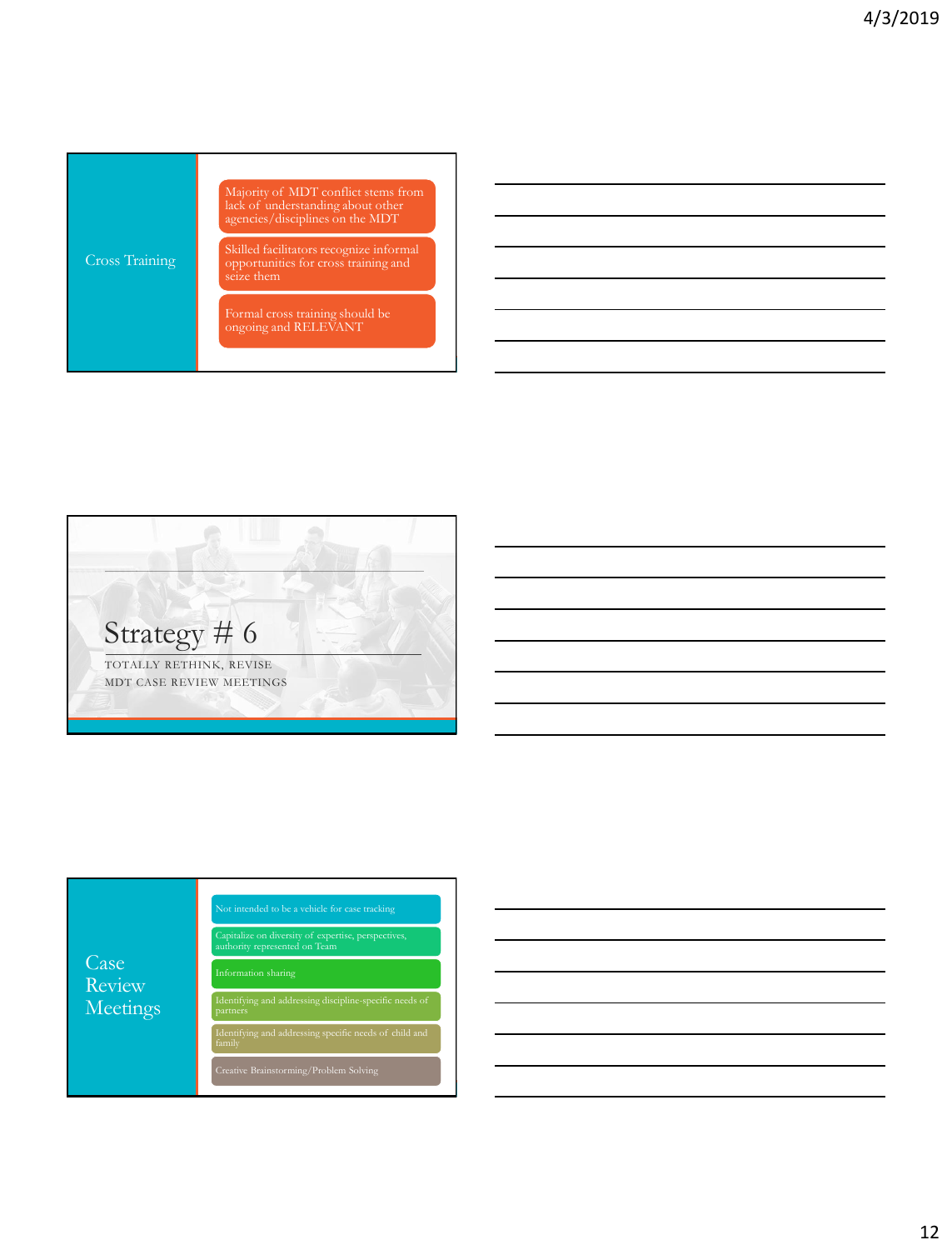| Case<br>Review<br>Meetings | *Agree upon intended purpose of<br>meetings                                                                                    |
|----------------------------|--------------------------------------------------------------------------------------------------------------------------------|
|                            | ❖ What can people expect to get? What<br>are they expected to give? How?                                                       |
|                            | Consider establishing criteria for cases<br>that WILL get discussed vs those that<br>CAN be discussed                          |
|                            | Create an even playing field: Balanced<br>Accountability                                                                       |
|                            | *Ensure you have a capable, competent,<br>skilled facilitator who knows how to<br>cultivate and lead participatory discussions |



Cultivate Support

Annual or Bi-Annual Summit for Agency Heads

Onboarding – Timely New Team Member Orientations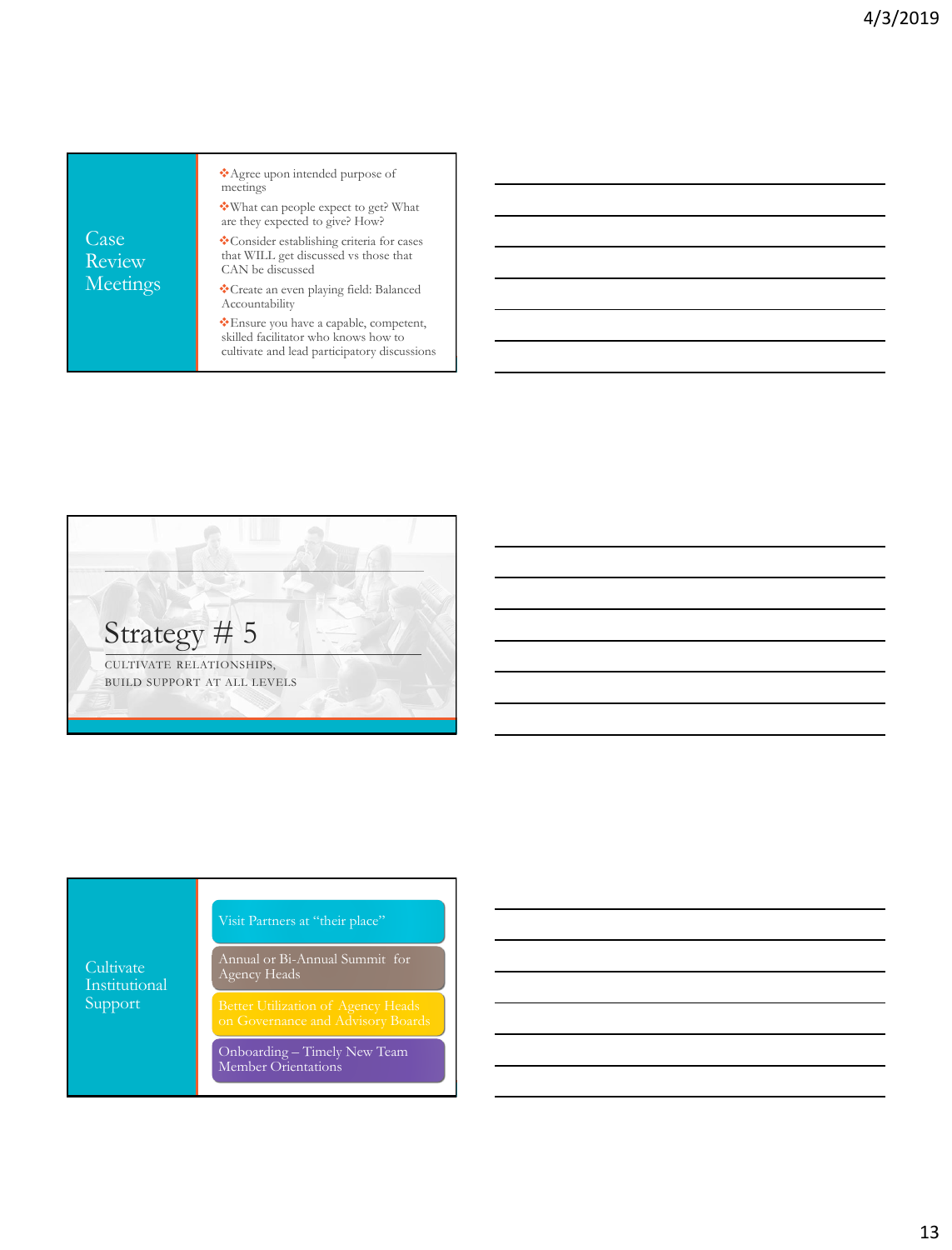



# ABOUT CHANGE AND CONFLICT

*SIDEBAR*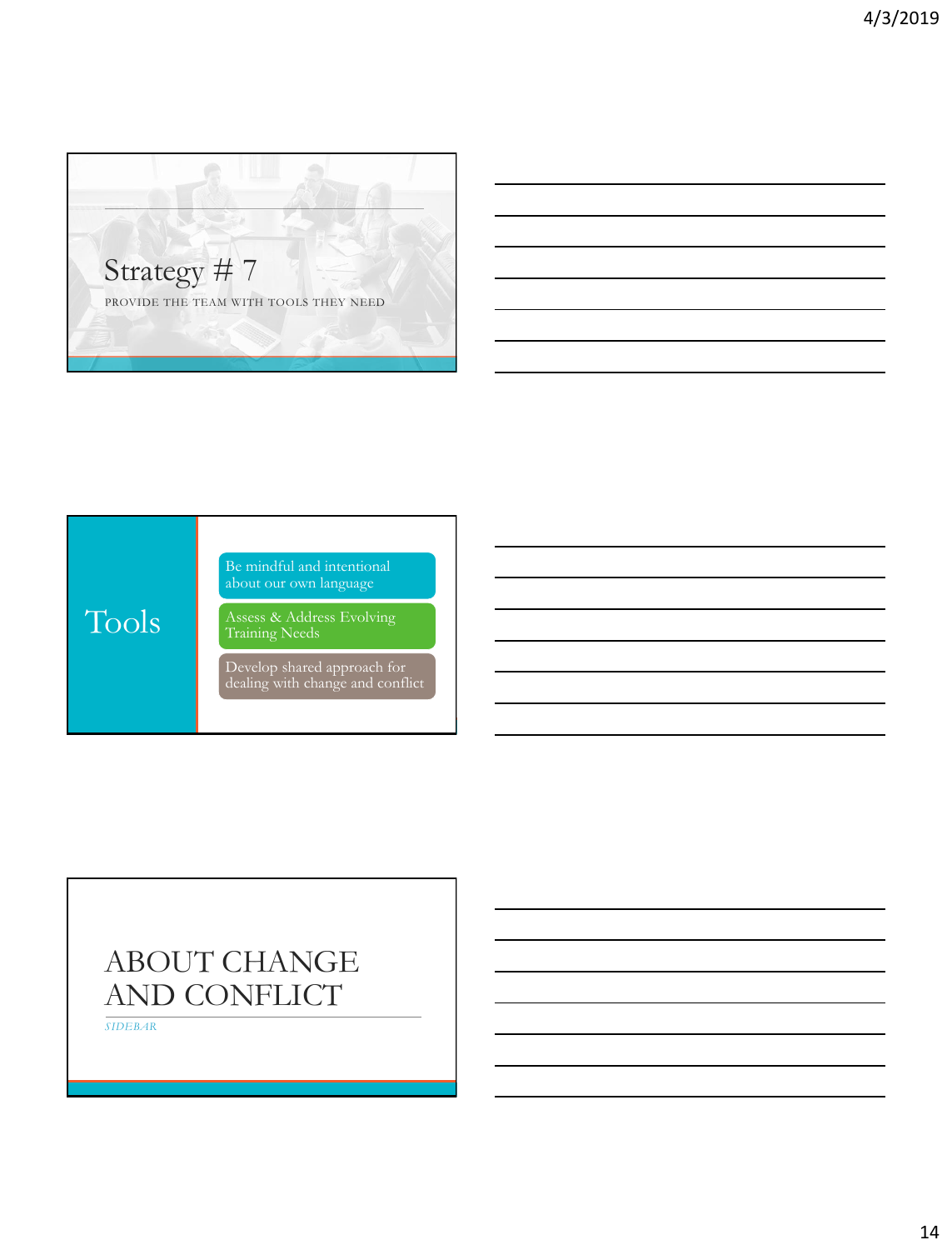## Change Management

Understand and be able to communicate the difference between "Change" and "Transition" and why it matters

Recognize we all suffer from/experience "Immunity to Change" Appreciate that behind resistance there is almost always a positive intention causing people to put the brakes on when new ideas or approaches are introduced

If **WE** (remember SHARED leadership!) can anticipate the potential resistance we may face related to upcoming changes, we can explore and address the possible positive intentions behind that resistance



### **Address and Resolve Conflict**



The CAC/MDT model relies on diversity of disciplines to achieve intended outcomes – different experience, authority, perspective and a variety of varying policies, procedures, timeframes, etc. Conflict is not only inherent – it is critically necessary and important!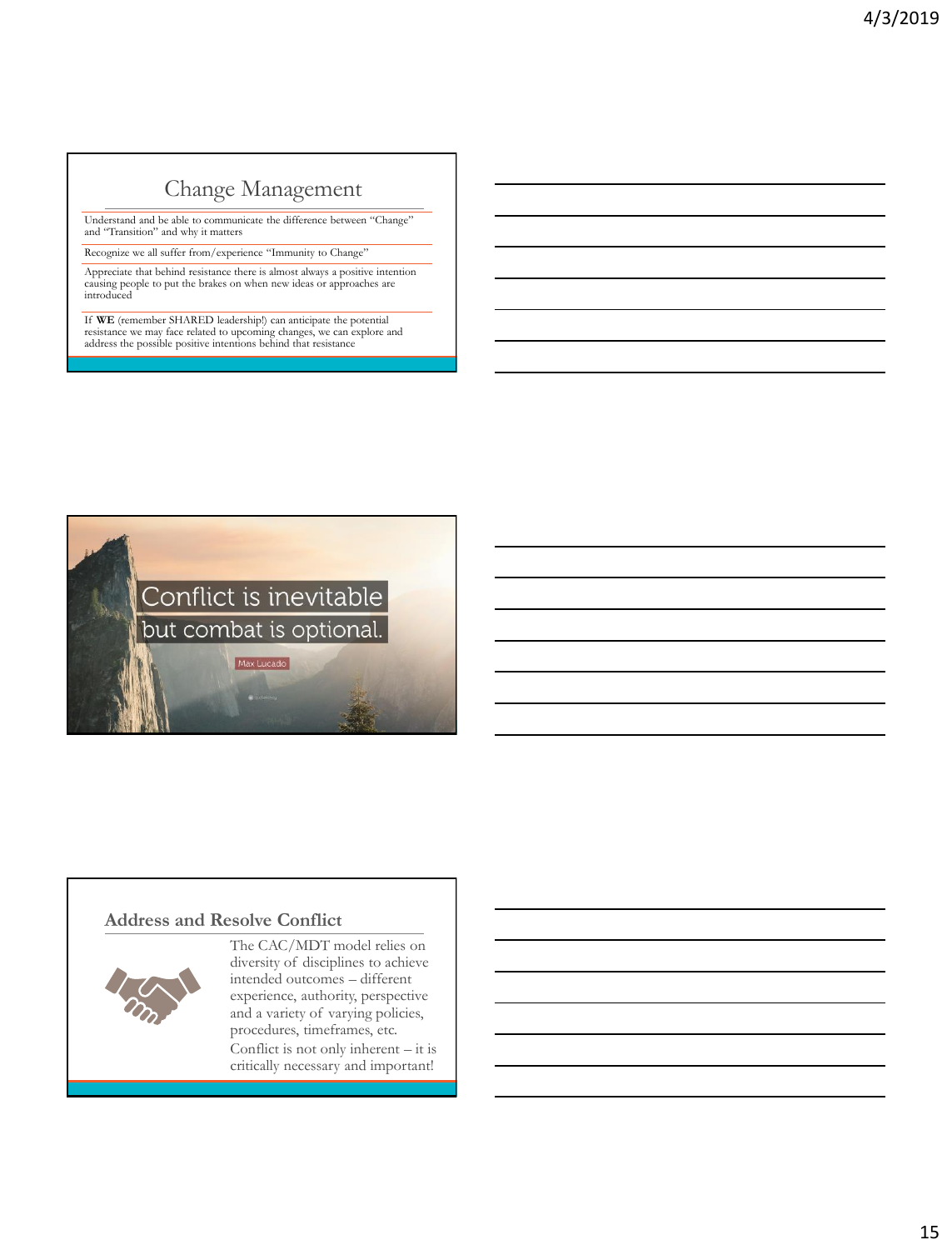

## **Understanding Conflict**

❖Factors impacting approach to conflict: ❖Childhood/family

❖Agency or discipline culture re: conflict ❖Prior experiences with conflict situations

❖Recognizing how others on our teams manage conflict can be insightful and directive

❖Recognizing and understanding our own default style of conflict management is critical

❖Normalizing conflict with the Team…ensure they know it is not only to be tolerated, it is critical to MDT being successful



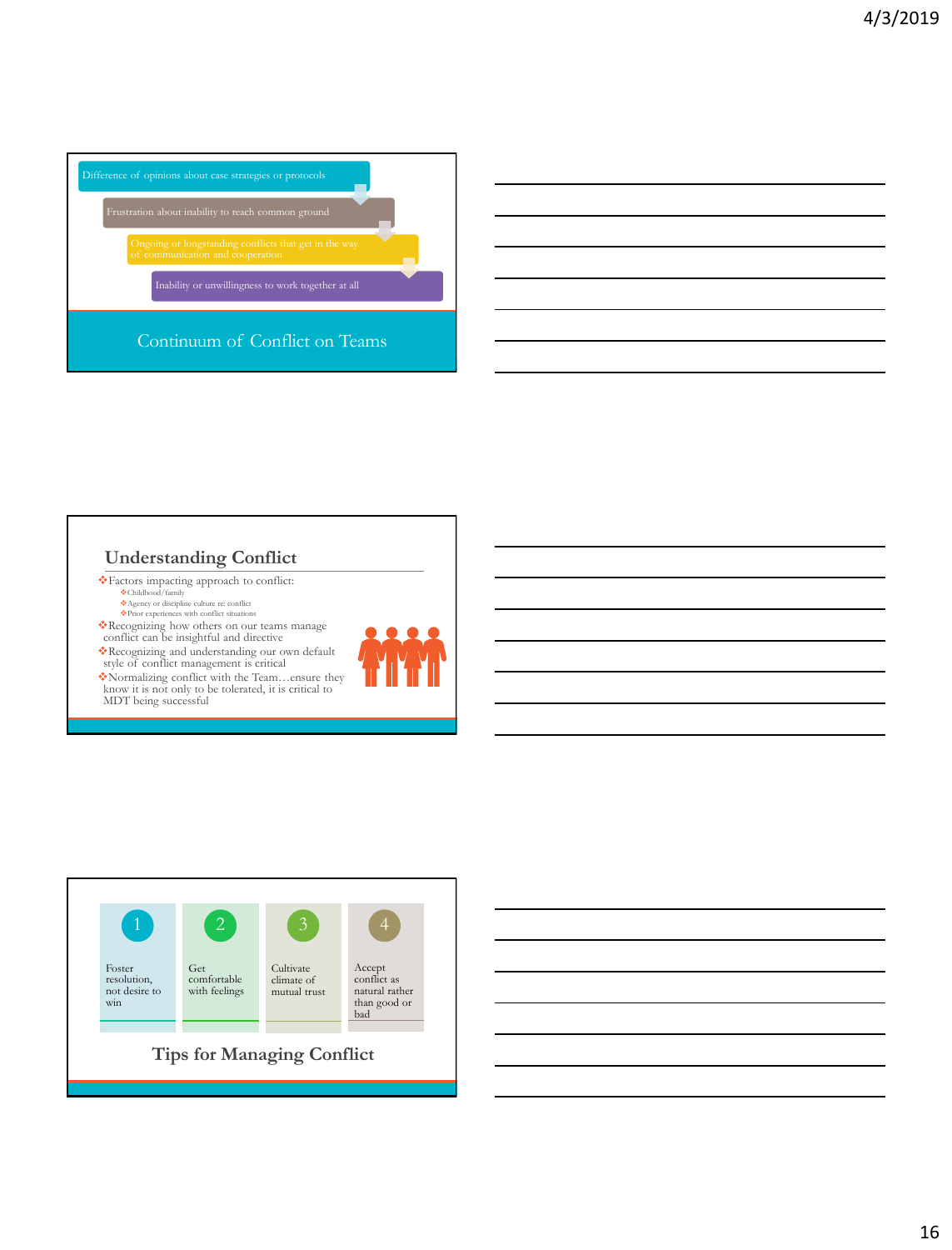